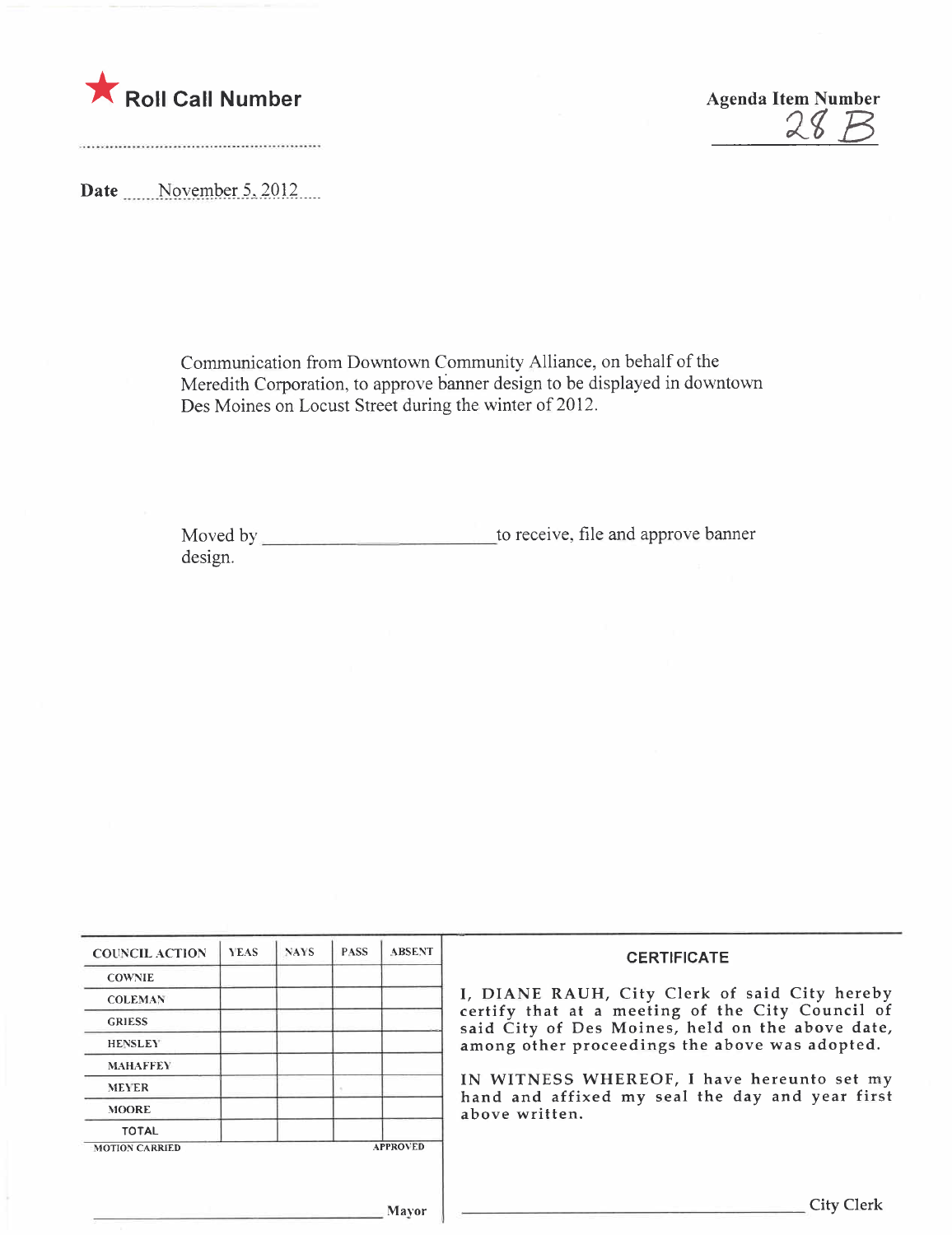

October 31, 2012

The Honorable Members of the City Council City of Des Moines 400 Robert D. Ray Drive Des Moines, Iowa 50309

Dear Honorable Members of the City Council:

On behalf of Meredith Corporation, I am submitting the attached banner design for your approval. If the design is approved, the Alliance will facilitate the display of 14 banners on 7 poles in downtown Des Moines, on Locust Street. The banners will be displayed in Winter 2012.

Thank you for your positive consideration.

Sincerely,

Maggi Pfoto

Maggie Pforts Downtown Community Alliance

Enclosure: Banner designs